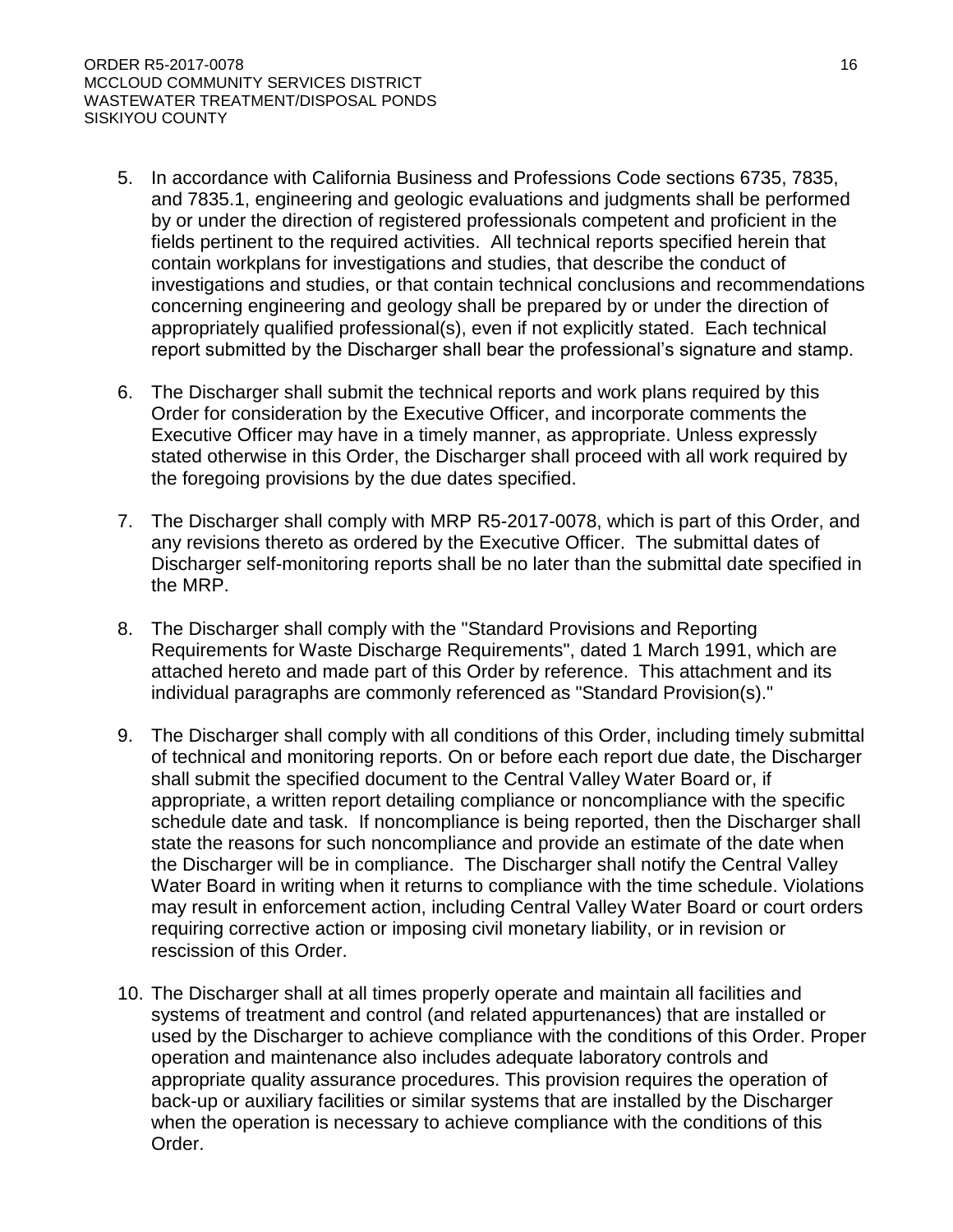- 7. Due to the discharge of wastewater percolating into open fractures in the east end of Pond 2 the Central Valley Water Board issued Cease and Desist Order (CDO) 93-248 which was adopted on 3 December 1993. The Discharger modified the inlet structure, constructed new berms, and sealed the fractures in Pond 2 and 3; constructed a new Pond 4; and constructed an overland flow area.
- 8. Due to failures of the Facility's wastewater collection system the Central Valley Water Board issued CDO R5-2000-0109, which was adopted on 15 June 2000 to address the aging and failing system. As a result the collection system was fully replaced between 2002 and 2006; at a cost of 11 million dollars.

### **Existing Facility and Discharge**

- 9. The system consists of inlet structures (flume, ultrasonic flow meter, and two distribution boxes), and four ponds. A previously permitted overland flow/ land application area will be decommissioned as indicated in Provision 1.F.c, of this order. Inlet flow can also be diverted to Pond 2 or Pond 3 to allow drying and cleanout of Pond 1. Pond 2 is segmented by an earthen berm dividing the pond into an east and west cell. Pond 4 is considerably smaller than the others and is intended for use in emergency situations. Pond areas are approximately 8.3, 6.9, 4.8, and 0.9 acres for Ponds 1 through 4, respectively.
- 10. Wastewater receives essentially no treatment before entering the Facility's pond system. Treatment in the ponds consists of natural aeration and decomposition.
- 11. In response to Central Valley Water Board CDO R5-2000-0109 the existing collection system was fully replaced between 2002 and 2006.

### **Site-Specific Conditions**

- 12. The Facility's wastewater treatment ponds are at elevations of approximately 3,175 to 3,190 feet mean sea level (MSL). The overall topography at the Facility slopes to the west with a grade of approximately 2 to 3%, towards Squaw Valley Creek. Squaw Valley Creek flows southward in the watershed and is a tributary to the McCloud River (Attachments A and B).
- 13. The Facility is located within the 100-year flood plain of Squaw Valley Creek (Attachment B). Located in Zone AE; the base flood elevation ranges from 3,178 to 3,186 feet MSL.
- 14. The Facility is located 8 miles south of the base of Mt. Shasta, within the Cascade Range geologic province of northern California, predominantly comprised of Tertiary age volcanic rocks. Geologic formations exposed or underlying the Facility are mapped as Quaternary-age alluvium and basalt. The treatment ponds are constructed over alluvium consisting of mud flow and glacial deposits originating from the slopes of Mt. Shasta. The Facility is underlain by fractured andesitic basalt and dense gray pyroxene andesite.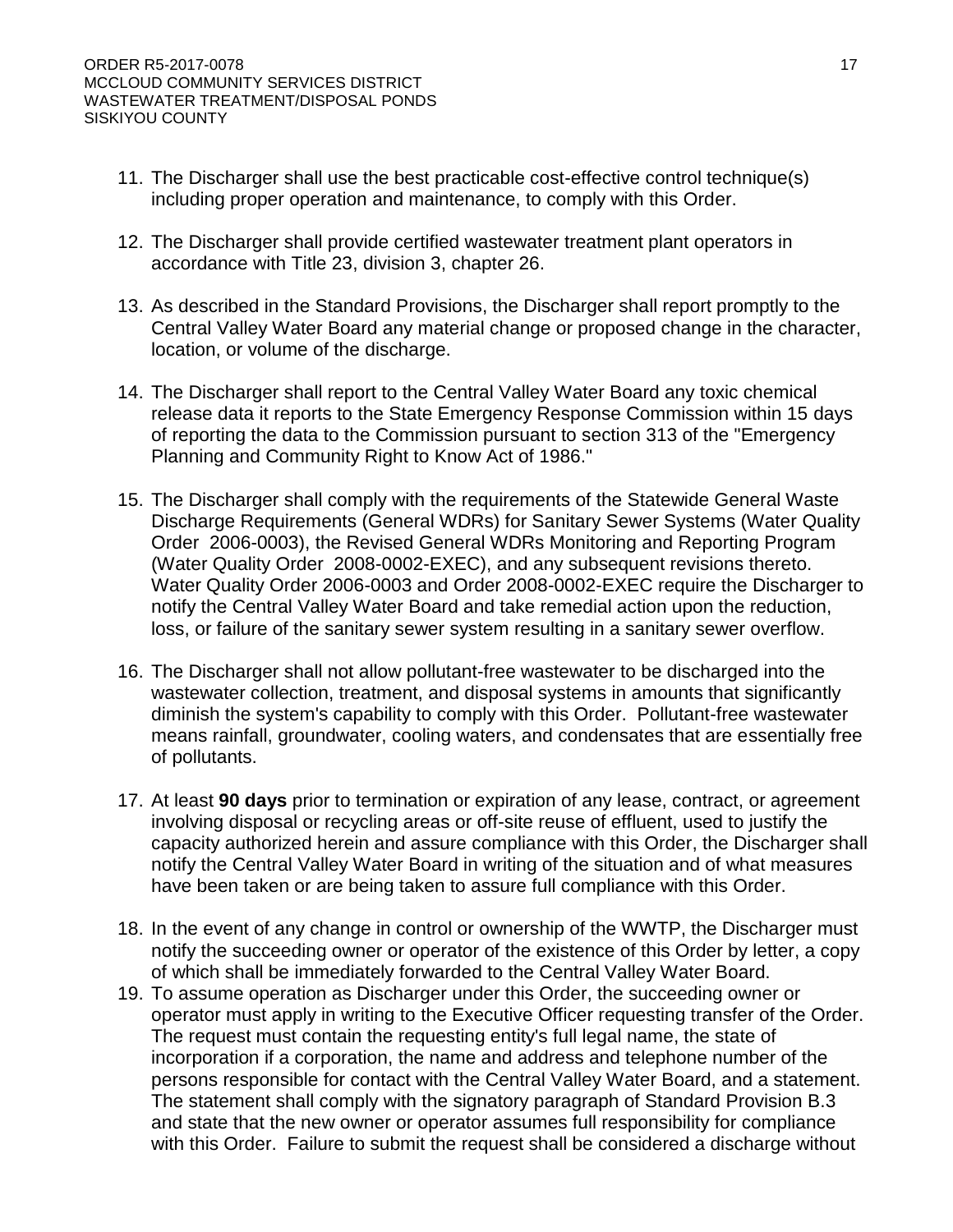- 15. The soil types encountered at the Facility included silt, fine to medium sand, and silty to sandy gravel. These soils are underlain by volcanic (andesitic) bedrock from approximately 12 to 18 feet below ground surface (bgs). A grading analysis run on soils collected from the bottom of Pond 2 classified the soil as fine silty sand. A typical permeability value for fine silty sand is  $3 \times 10^{-5}$  centimeter/second.
- 16. Annual Precipitation in the area is approximately 50 inches with an annual pan evaporation of approximately 55 inches.
- 17. In the immediate vicinity of the Facility, land uses consist of timberland production, open space, rural residential, and commercial (golf course).

### **Groundwater Conditions**

- 18. Generally, the volcanic units in this area have variable groundwater yields, with production zones at a depth of approximately 200 feet bgs. The Facility is located within the Squaw Creek Hydrologic Area (505.10) that lies within the McCloud Hydrologic Unit (505.00) which is part of the Sacramento Hydrologic Basin as delineated by the California Department of Water Resources (DWR). The Facility lies to the north of the Redding Basin, the northernmost sub basin of the Sacramento Valley basin.
- 19. In response to CDO 93-248 the Discharger conducted various investigations in support of required corrective actions. From these investigations it was determined that the upper surface of volcanic bedrock underlying the Facility is unsaturated and serves as an aquitard in some locations, but as a conduit in other locations. Groundwater was absent in several test borings, drilled to less than two feet bgs below Pond 2 before encountering bedrock.
- 20. In 1979, a dye study was performed by Central Valley Water Board staff from the wastewater ponds and indicated no observed impacts in the nearby Squaw Valley Creek or other areas of known/suspected groundwater surfacing/discharge. Additionally coliform analysis of samples taken from Squaw Valley Creek were collected above and below the ponds also indicated no observed impacts from the wastewater ponds.
- 21. According to DWR information, data gathered from 19 domestic well logs in the area, indicate an average total depth of wells to be approximately 120 feet bgs, with an average depth to static water of 34 feet bgs. Information also obtained from DWR indicated well yields ranged from 10 to 100 gallons per minute (gpm). The distance from the ponds to the closest water supply well(s) is unknown; however there are no wells within a half mile downgradient of the ponds, as this property is owned by the Discharger.
- 22. Four monitoring wells were installed in February 2016 in response to the Central Valley Water Board's request for a new RWD. Groundwater gradient is to the south-southwest, generally following surface topography. Depth to groundwater in onsite monitoring wells ranged from approximately 2 to 5 feet bgs.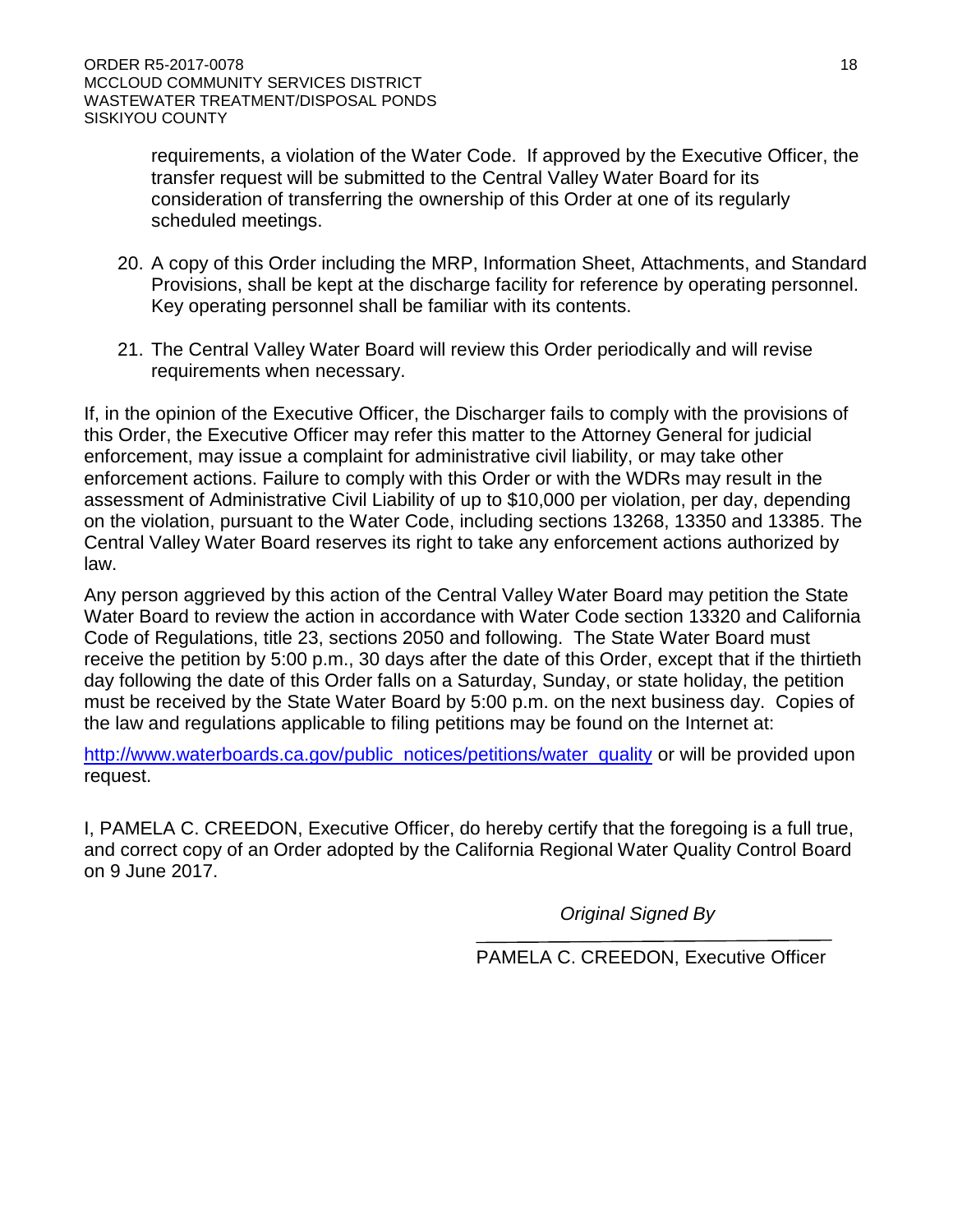- 23. Shallow groundwater beneath the site is likely seasonal or precipitation dependent. Groundwater levels in onsite monitoring wells declined approximately 2.8 to 3.3 feet between March and May 2016 monitoring events.
- 24. Based on onsite monitoring wells, shallow groundwater quality is good. None of the measured parameters exceeded their respective maximum contaminant levels (MCLs). Effluent quality is poorer than the shallow groundwater, but also did not exceed MCLs for the measured parameters in the March 2016 sampling event.
- 25. Percolating effluent moves into fractured bedrock underlying the ponds and migrates into underlying strata. The exact quality of the effluent that moves through fractured bedrock is unknown, but it is reasonable to assume that it is of similar quality to that observed in the Facility's shallow groundwater monitoring wells, which meets Water Quality Objectives (WQOs) for the constitutions of concern. Thus, the discharge (pond percolation) does not appear to adversely affect groundwater quality, nor should it cause WQOs to be exceeded.

### **Basin Plan, Beneficial Uses, and Regulatory Considerations**

- 26. The *Water Quality Control Plan for the Sacramento River and San Joaquin River Basins,*  Fourth Edition, revised July 2016 (hereafter Basin Plan) designates beneficial uses, establishes WQOs, contains implementation plans and policies for protecting waters of the basin, and incorporates by reference plans and policies adopted by the State Water Board. Pursuant to California Water Code section13263(a), waste discharge requirements must implement the Basin Plan.
- 27. Local drainage is to Squaw Valley Creek a tributary of the McCloud River. The beneficial uses of the McCloud River, as stated in the Basin Plan, are Municipal and Domestic Supply (MUN), Hydropower Generation (POW), Water Contact Recreation (REC-1) and Non-contact Water Recreation (REC-2); including canoeing and rafting, Cold Freshwater Habitat (COLD), Spawning, Reproduction, and/or Early Development (SPWN), Wildlife Habitat (WILD) and other aquatic resources.
- 28. The beneficial uses of underlying groundwater as set forth in the Basin Plan are Industrial Process, Municipal and Domestic Supply (MUN), Agricultural Supply (AGR), Industrial Service Supply (IND), Industrial Process Supply (PRO).
- 29. The Basin Plan establishes narrative WQOs for chemical constituents, tastes and odors, and toxicity in groundwater. It also sets forth a numeric objective for total coliform organisms.
- 30. The Basin Plan's numeric water quality objective for bacteria requires that the most probable number (MPN) of coliform organisms over any seven-day period shall be less than 2.2 per 100 mL in MUN groundwater.
- 31. The Basin Plan's narrative WQOs for chemical constituents, at a minimum, require waters designated as domestic or municipal supply to meet the MCLs specified in Title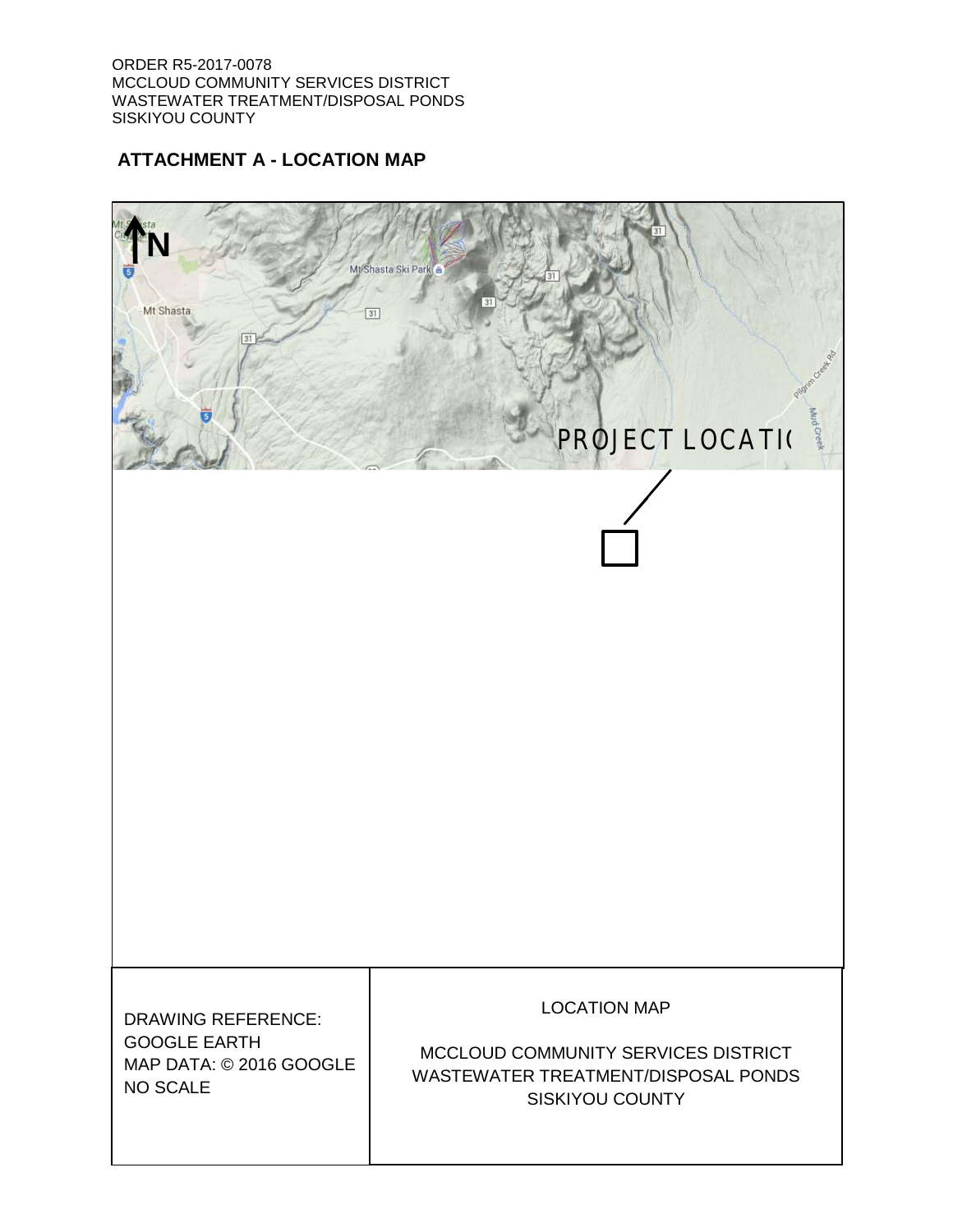22 of the California Code of Regulations (hereafter Title 22). The Basin Plan recognizes that the Central Valley Water Board may apply limits more stringent than MCLs to ensure that waters do not contain chemical constituents in concentrations that adversely affect beneficial uses.

- 32. The narrative toxicity objective requires that groundwater be maintained free of toxic substances in concentrations that produce detrimental physiological responses in human, animal, plant, or aquatic life associated with designated beneficial uses.
- 33. Quantifying a narrative water quality objective requires a site-specific evaluation of those constituents that have the potential to impact water quality and beneficial uses. The Basin Plan states that when compliance with a narrative objective is required to protect specific beneficial uses, the Central Valley Water Board will, on a case-by-case basis, adopt numerical limitations in order to implement the narrative objective.
- 34. In the absence of specific numerical water quality limits, the Basin Plan methodology is to consider any relevant published criteria. General salt tolerance guidelines, such as *Water Quality for Agriculture* by Ayers and Westcot and similar references indicate that yield reductions in nearly all crops are not evident when irrigation water has an EC less than 700 μmhos/cm. There is, however, an eight- to ten-fold range in salt tolerance for agricultural crops and the appropriate salinity values to protect agriculture in the Central Valley are considered on a case-by-case basis. It is possible to achieve full yield potential with waters having EC up to 3,000 μmhos/cm if the proper leaching fraction is provided to maintain soil salinity within the tolerance of the crop.

### **Antidegradation Analysis**

- 35. State Water Resources Control Board Resolution 68-16, the Statement of Policy with Respect to Maintaining High Quality of Waters in California (*Antidegradation Policy*) generally prohibits the Central Valley Water Board from authorizing activities that will result in the degradation of high-quality waters unless it has been shown that:
	- a. The degradation does not result in water quality less than that prescribed in state and regional policies, including violation of one or more WQOs;
	- b. The degradation will not unreasonably affect present and anticipated future beneficial uses;
	- c. The discharger employs Best Practicable Treatment or Control (BPTC) to minimize degradation; and
	- d. The degradation is consistent with the maximum benefit to the people of the state.
- 36. Prior to 2016 the Discharger was not required to monitor groundwater quality at the Facility. Although current data is limited to two sampling events, shallow groundwater shows limited degradation (which may or may not have been caused by the operation of the WWTP), but no exceedances of an applicable WQO. Shallow groundwater is likely only present seasonally or after significant precipitation events. As discussed previously,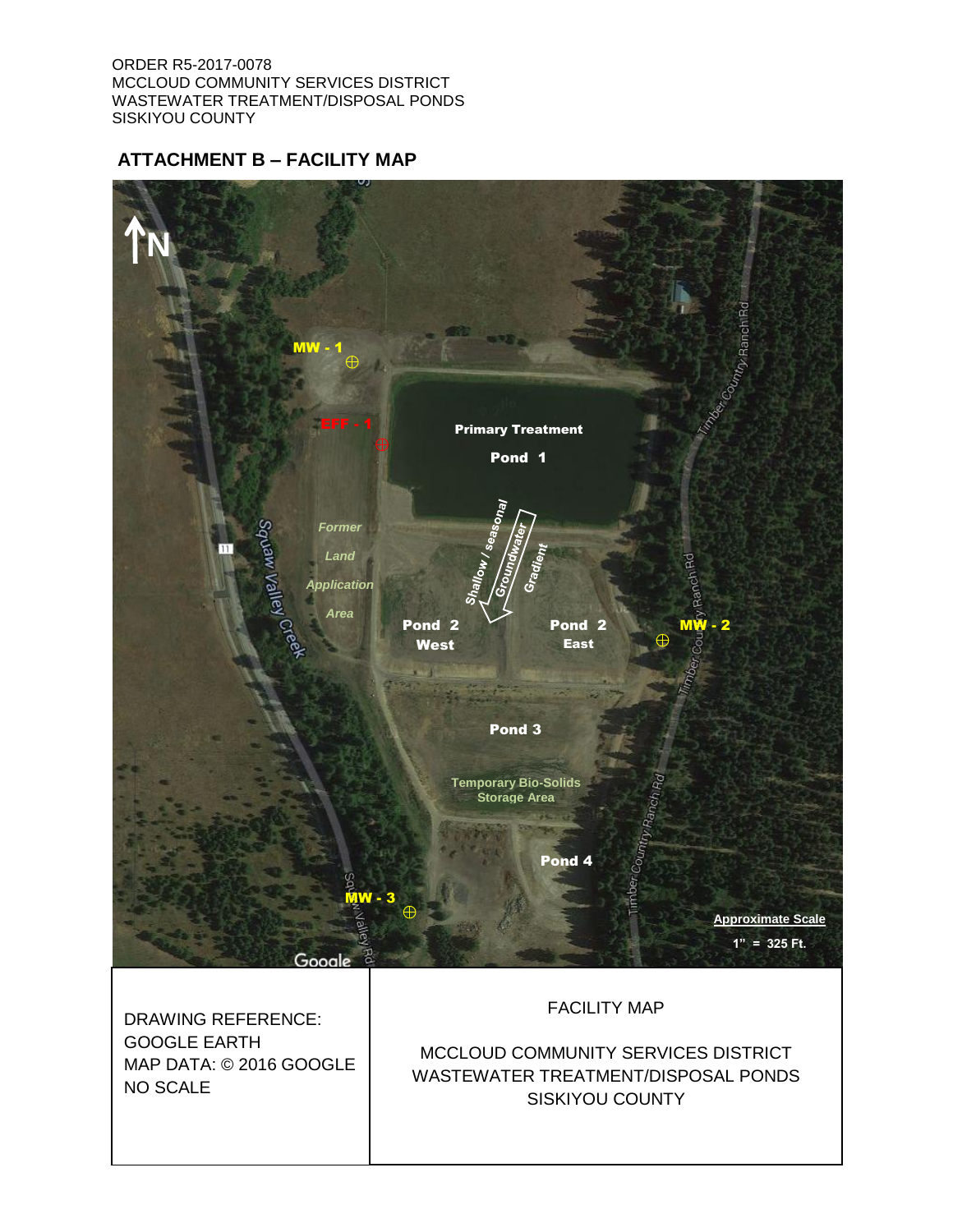local groundwater supplies are derived from fractured volcanic bedrock – wells are typically screened to 120 feet bgs with a static water level of 34 feet.

37. Constituents of concern that have the potential to degrade groundwater include salts (primarily TDS, sodium, and chloride), nutrients and coliform organisms, as discussed below.

|                     | <b>Concentration (mg/L)</b>      |                       |                                               |                                          |                                                    |
|---------------------|----------------------------------|-----------------------|-----------------------------------------------|------------------------------------------|----------------------------------------------------|
| <b>Constituent</b>  | <b>Influent</b><br>(Pond sample) | Effluent <sup>1</sup> | <b>Background</b><br>Groundwater <sup>2</sup> | Downgradient<br>Groundwater <sup>3</sup> | <b>Potential Water</b><br><b>Quality Objective</b> |
| <b>TDS</b>          | 320                              | 110                   | 55                                            | 47                                       | 450 <sup>4</sup> to 1,500 <sup>8</sup>             |
| Nitrate (N)         | < 0.02                           | < 0.02                | 0.1                                           | 0.73                                     | 10 <sup>6</sup>                                    |
| Ammonia<br>Nitrogen | 16                               | ΝA                    | 0.056                                         | 0.028                                    | --                                                 |
| Sulfate             | 5.8                              | 0.54                  | 1.6                                           | 0.91                                     | $250^7$                                            |
| Sodium              | 24                               | 13                    | 12                                            | 4.9                                      | 69 <sup>4</sup>                                    |
| Chloride            | 16                               | 8.35                  | 3.2                                           | 0.90                                     | $106^{4} - 600^{8}$                                |
| Manganese           | <b>NA</b>                        | 0.316                 | <b>NA</b>                                     | ΝA                                       | 0.050 <sup>7</sup>                                 |
| Iron                | <b>NA</b>                        | 12.9                  | <b>NA</b>                                     | ΝA                                       | $0.300^{7}$                                        |
| Arsenic             | ΝA                               | 0.001                 | ΝA                                            | ΝA                                       | $0.010$ $^6$                                       |

MA denotes Not Analyzed, J - Below reporting limits, estimated value

**1** EFF- 1, placed in berm of Pond 1, sampled 5/26/16

**<sup>2</sup>** MW-1, upgradient well, sampled 3/16/16

**<sup>3</sup>**MW-3, downgradient well, sampled 3/16/16

<sup>6</sup> Primary Maximum Contaminant Level.

<sup>7</sup> Secondary Maximum Contaminant Level.<br><sup>8</sup> Secondary Maximum Contaminant Level range

4 Lowest agricultural water quality goal.

- a. **Total Dissolved Solids.** The influent TDS concentration is approximately 320 mg/L, which is low for a typical domestic wastewater treatment facility and appears to drop to 110 mg/L after percolating through the vadose zone below the pond as indicated by Effluent sample above. This appears to indicate that the Discharger's current treatment practices are effective. The background groundwater concentration is 55 mg/L and downgradient concentration is 47 mg/L. Therefore, the discharge is not likely to degrade groundwater quality due to increased salinity and a TDS effluent limit is not required to protect groundwater quality.
- **b. Nitrate**. For nutrients such as nitrate, the potential for degradation depends not only on the quality of the treated effluent, but the ability of the vadose zone below the effluent disposal ponds to provide an environment conducive to nitrification and denitrification to convert the effluent nitrogen to nitrate and the nitrate to nitrogen gas before it reaches the water table. The effluent nitrate concentration was reported to be less than the laboratory reporting limit of 0.02 mg/L and the background concentration was reported at 0.1 mg/L. Downgradient nitrate concentrations were reported at 0.73 mg/L. The nitrate effluent quality of the existing WWTP is expected to remain the same. Therefore, the discharge is not likely to degrade groundwater quality due to increased nitrate and a nitrate effluent limit is not required to protect groundwater quality.
- c. **Total Coliform Organisms.** For coliform organisms, the potential for exceedance of the Basin Plan's numeric water quality objective depends on the ability of vadose zone soils below the effluent storage/disposal ponds and saturated soils within the shallow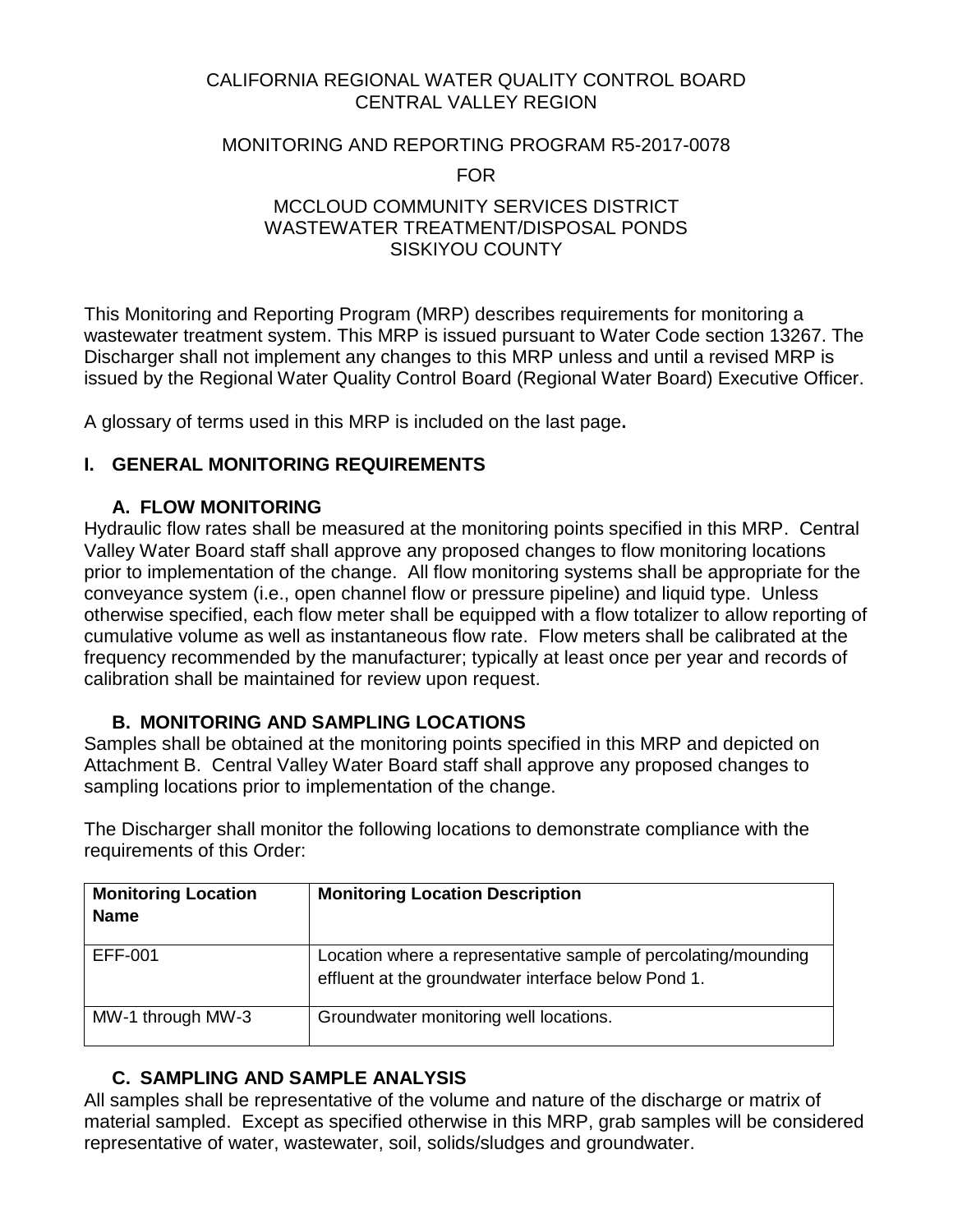water bearing zone to provide adequate filtration. Historically, total coliform organisms have not been sampled at the Facility. The approximate 2-10 foot unsaturated zone consisting of silt, fine to medium sand, and silty to sandy gravel below primary Ponds 1 and 2 West is expected to be sufficient to filter out coliform organisms and to prevent groundwater degradation.

- 38. This Order establishes effluent and groundwater limitations for the WWTP that will ensure that discharges from the WWTP will not unreasonably threaten present and anticipated beneficial uses or result in groundwater quality that exceeds WQOs set forth in the Basin Plan.
- 39. The Discharger provides treatment and control of the discharge that includes: Upgraded collection system (all lines replaced 2002-2006), flow, liquid depth, freeboard and DO management, control of pond scum, weeds, & floating solids; berm inspection and maintenance. Additionally fresh water is pumped/sprayed into pond for oxygenation, circulation, and to help break-up any accumulation floating materials. For this Facility, the Board considers these measures to be best practical treatment or control (BPTC) for the treatment and disposal of wastewater at this location.
- 40. Degradation of groundwater by some of the typical waste constituents associated with discharges from a municipal wastewater utility, after effective source control, treatment, and control measures are implemented, is consistent with the maximum benefit to the people of the state. The technology, energy, water recycling, and waste management advantages of municipal utility service far exceed any benefits derived from reliance on numerous, concentrated individual wastewater systems, and the impact on water quality will be substantially less.The economic prosperity of valley communities and associated industry is of maximum benefit to the people of the State, and provides sufficient justification for allowing the limited groundwater degradation that may occur pursuant to this Order.
- 41. This Order is consistent with the *Antidegradation Policy* since; (a) the limited degradation allowed by this Order will not result in water quality less than water quality objectives, or unreasonably affect present and anticipated beneficial uses, (b) the Discharger has implemented BPTC to minimize degradation, and (c) the limited degradation is of maximum benefit to people of the State.

### **Other Regulatory Considerations**

- 42. In compliance with Water Code section 106.3, it is the policy of the State of California that every human being has the right to safe, clean, affordable, and accessible water adequate for human consumption, cooking, and sanitary purposes. This order promotes that policy by requiring discharges to meet maximum contaminant levels designed to protect human health and ensure that water is safe for domestic use.
- 43. Based on the threat and complexity of the discharge, the facility is determined to be classified as 2C as defined below: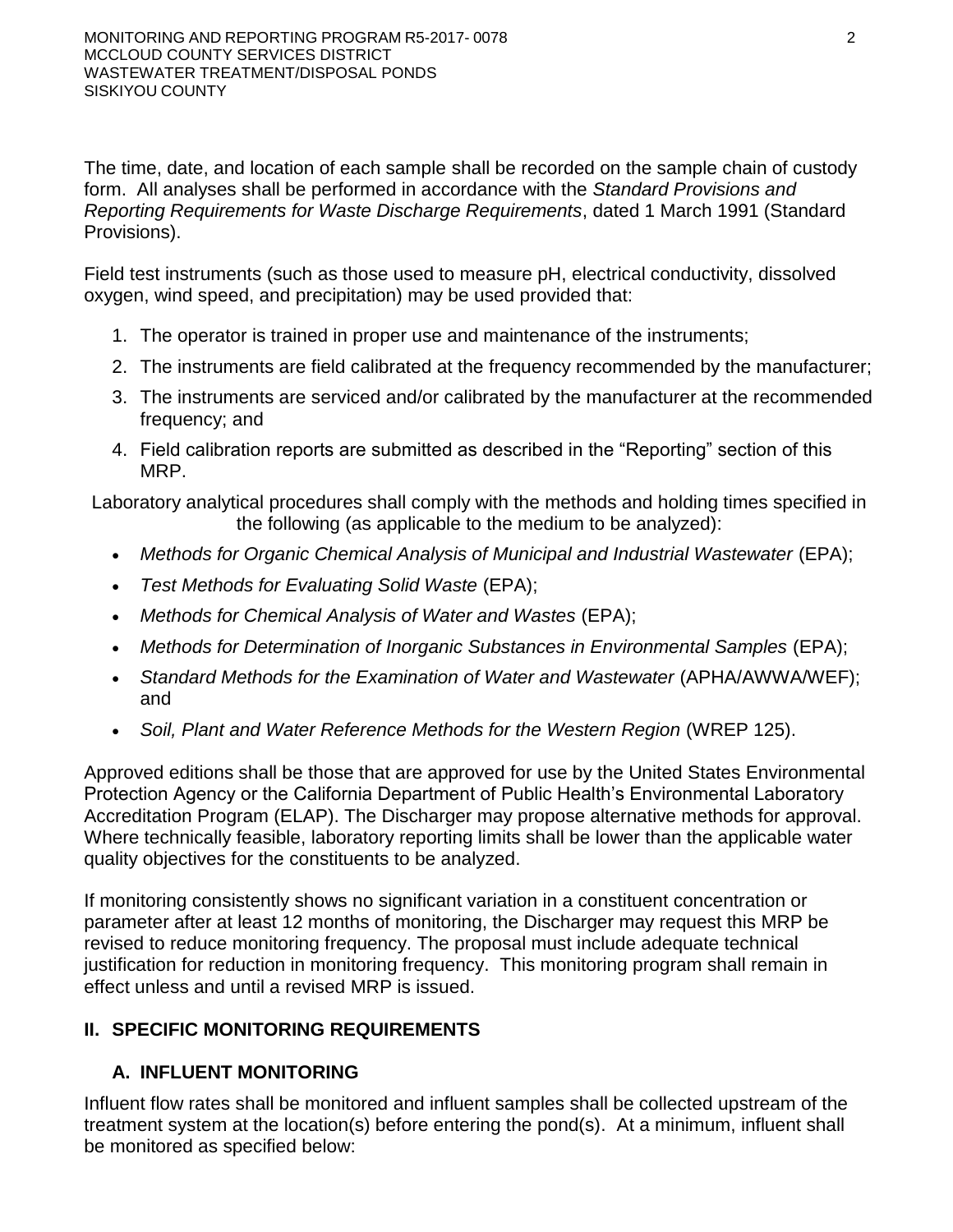- a. Category 2 threat to water quality: "Those discharges of waste that could impair the designated beneficial uses of the receiving water, cause short-term violations of WQOs, cause secondary drinking water standards to be violated, or cause a nuisance."
- b. Category C Any discharger for which waste discharge requirements have been prescribed pursuant to Section 13263 of the Water Code not included in Category A or Category B as described above. Included are dischargers having no waste treatment systems or that must comply with best management practices, dischargers having passive treatment and disposal systems, or dischargers having waste storage systems with land disposal**.**"
- 44. Title 27 of the California Code of Regulations (hereafter Title 27) contains regulatory requirements for the treatment, storage, processing, and disposal of solid waste. However, Title 27 exempts certain activities from its provisions. Discharges regulated by this Order are exempt from Title 27 pursuant to provisions that exempt domestic sewage, wastewater, and reuse. Title 27, section 20090 states in part:

The following activities shall be exempt from the SWRCB-promulgated provisions of this subdivision, so long as the activity meets, and continues to meet, all preconditions listed:

…

(b) Wastewater - Discharges of wastewater to land, including but not limited to evaporation ponds, percolation ponds, or subsurface leachfields if the following conditions are met:

- (1) the applicable RWQCB has issued WDRs, reclamation requirements, or waived such issuance;
- (2) the discharge is in compliance with the applicable water quality control plan; and
- (3) the wastewater does not need to be managed according to Chapter 11, Division 4.5, Title 22 of this code as a hazardous waste.
- 45. The discharge authorized herein (except for the discharge of residual sludge and solid waste), and the treatment and storage facilities associated with the discharge, are exempt from the requirements of Title 27 as follows:
	- a. Ponds 1, 2, 3, and 4 are exempt pursuant to Title 27, section 20090(b) because they are wastewater percolation ponds and:
		- i. The Central Valley Water Board is issuing WDRs.
		- ii. The discharge is in compliance with the Basin Plan, and;
		- iii. The treated effluent discharged to the ponds does not need to be managed as hazardous waste.
- 46. The U.S. EPA published *Statistical Analysis of Groundwater Monitoring Data at RCRA Facilities, Unified Guidance* (hereafter "Unified Guidance") in 2009. As stated in the Unified Guidance, the document:

…is tailored to the context of the RCRA groundwater monitoring regulations …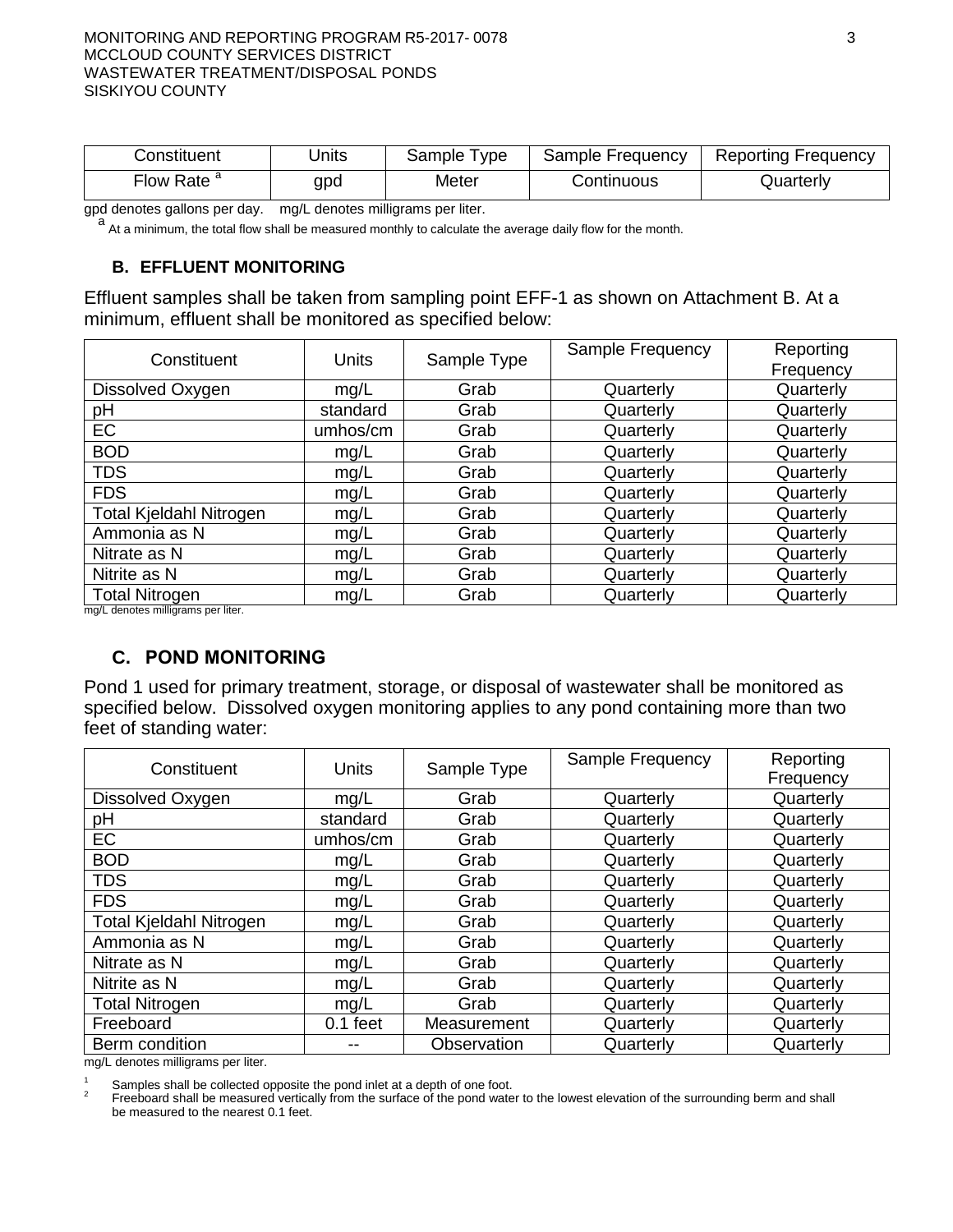[however, t]here are enough commonalities with other regulatory groundwater monitoring programs … to allow for more general use of the tests and methods in the Unified Guidance… Groundwater detection monitoring involves either a comparison between different monitoring stations … or a contrast between past and present data within a given station… The Unified Guidance also details methods to compare background data against measurements from regulatory compliance points … [as well as] techniques for comparing datasets against fixed numerical standards ... [such as those] encountered in many regulatory programs.

The statistical data analysis methods in the Unified Guidance are appropriate for determining whether the discharge complies with Groundwater Limitations of this Order.

- 47. The State Water Board adopted Order 2014-0057-DWQ (NPDES General Permit CAS000001) specifying waste discharge requirements for discharges of storm water associated with industrial activities, and requiring submittal of a Notice of Intent by all affected industrial dischargers. The wastewater treatment facility has a design capacity of 0.30 MGD. The Discharger is therefore not required to obtain coverage under NPDES General Permit CAS000001.
- 48. On 2 May 2006, the State Water Board adopted Statewide General Waste Discharge Requirements for Sanitary Sewer Systems General Order 2006-0003-DWQ (the General Order). The General Order requires all public agencies that own or operate sanitary sewer systems greater than one mile in length to comply with the Order. The Discharger's collection system exceeds one mile in length and the Discharger is enrolled under the General Order.
- 49. Water Code section 13267(b) states:

In conducting an investigation specified in subdivision (a), the regional board may require that any person who has discharged, discharges, or is suspected of discharging, or who proposes to discharge within its region … shall furnish, under penalty of perjury, technical or monitoring program reports which the board requires. The burden, including costs of these reports, shall bear a reasonable relationship to the need for the reports and the benefits to be obtained from the reports. In requiring those reports, the regional board shall provide the person with a written explanation with regard to the need for the reports, and shall identify the evidence that supports requiring that person to provide the reports.

The technical reports required by this Order and the attached Monitoring and Reporting Program (MRP) R5-2017-0078 are necessary to ensure compliance with these waste discharge requirements. The Discharger owns and operates the facility that discharges the waste subject to this Order.

50. The California Department of Water Resources sets standards for the construction and destruction of groundwater wells (hereafter DWR Well Standards), as described in *California Well Standards Bulletin 74-90* (June 1991) and *Water Well Standards: State of California Bulletin 94-81* (December 1981). These standards, and any more stringent standards adopted by the state or county pursuant to Water Code section 13801, apply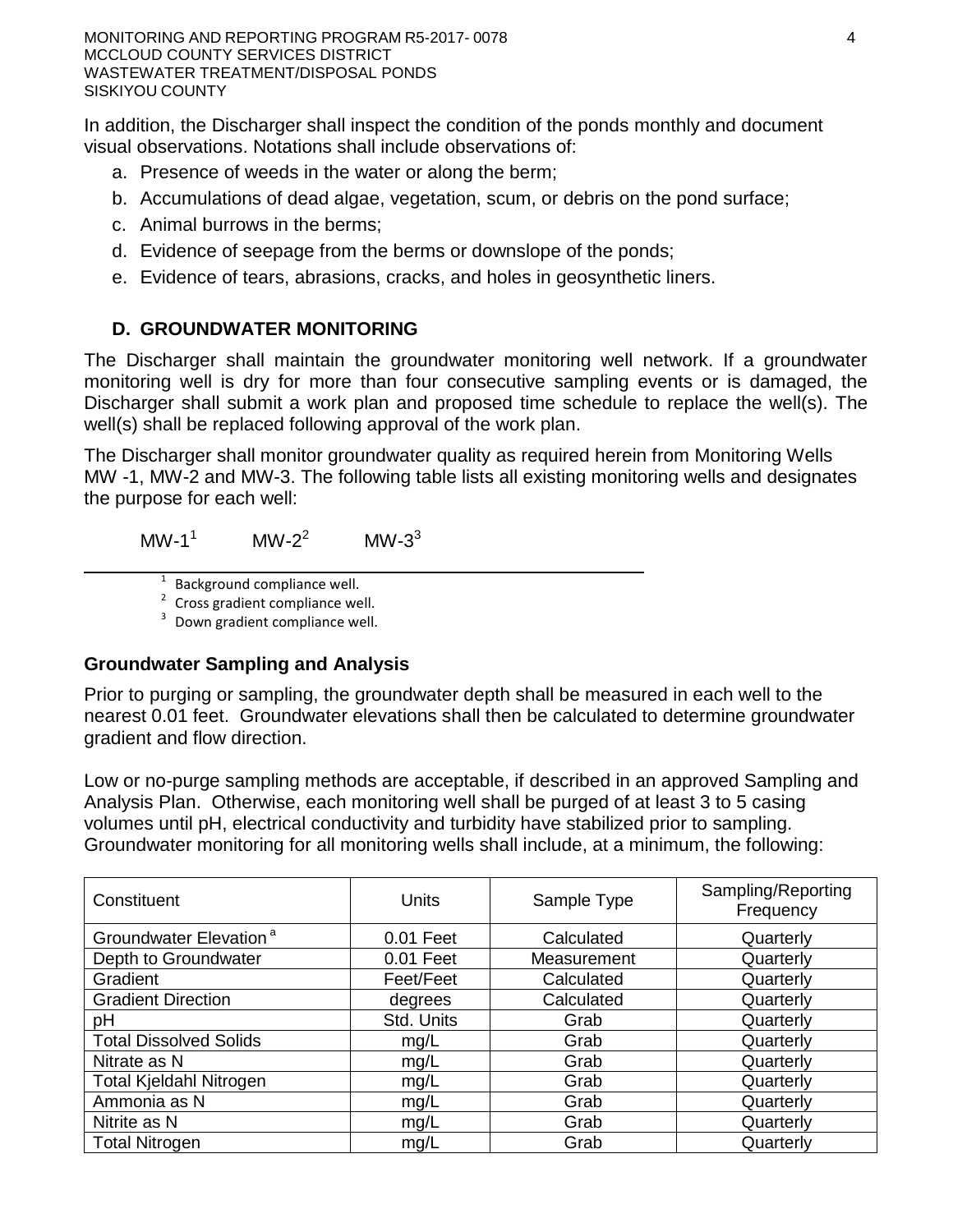to all monitoring wells used to monitor the impacts of wastewater storage or disposal governed by this Order.

- 51. All wastewater management systems at the facility have already been installed and are currently in use. This Order places additional requirements on the continued operation of the facility in order to ensure the protection of waters of the state. The issuance of this Order is therefore exempt from the provisions of the California Environmental Quality Act (Pub. Resources Code, § 21000 et seq.) in accordance with California Code of Regulations, title 14, section 15301, which exempts the "operation, repair, maintenance, [and] permitting ... of existing public or private structures, facilities, mechanical equipment, or topographical features" from environmental review.
- 52. The United States Environmental Protection Agency (EPA) has promulgated biosolids reuse regulations in 40 CFR 503, *Standard for the Use or Disposal of Sewage Sludge,*  which establishes management criteria for protection of ground and surface waters, sets application rates for heavy metals, and establishes stabilization and disinfection criteria.
- 53. The Central Valley Water Board is using the Standards in 40 CFR 503 as guidelines in establishing this Order, but the Central Valley Water Board is not the implementing agency for 40 CFR 503 regulations. The Discharger may have separate and/or additional compliance, reporting, and permitting responsibilities to the EPA.
- 54. Pursuant to Water Code section 13263(g), discharge is a privilege, not a right, and adoption of this Order does not create a vested right to continue the discharge.

### **Public Notice**

- 55. All the above and the supplemental information and details in the attached Information Sheet, which is incorporated by reference herein, were considered in establishing the following conditions of discharge.
- 56. The Discharger(s) and interested agencies and persons have been notified of the Central Valley Water Board's intent to prescribe waste discharge requirements for this discharge, and they have been provided an opportunity to submit written comments and an opportunity for a public hearing.
- 57. All comments pertaining to the discharge were heard and considered in a public hearing.

**IT IS HEREBY ORDERED** that Order 97-083 is rescinded except for purposes of enforcement, and, pursuant to Water Code sections 13263 and 13267, the McCloud CSD, its agents, successors, and assigns, in order to meet the provisions contained in Division 7 of the Water Code and regulations adopted hereunder, shall comply with the following:

# **A. Discharge Prohibitions**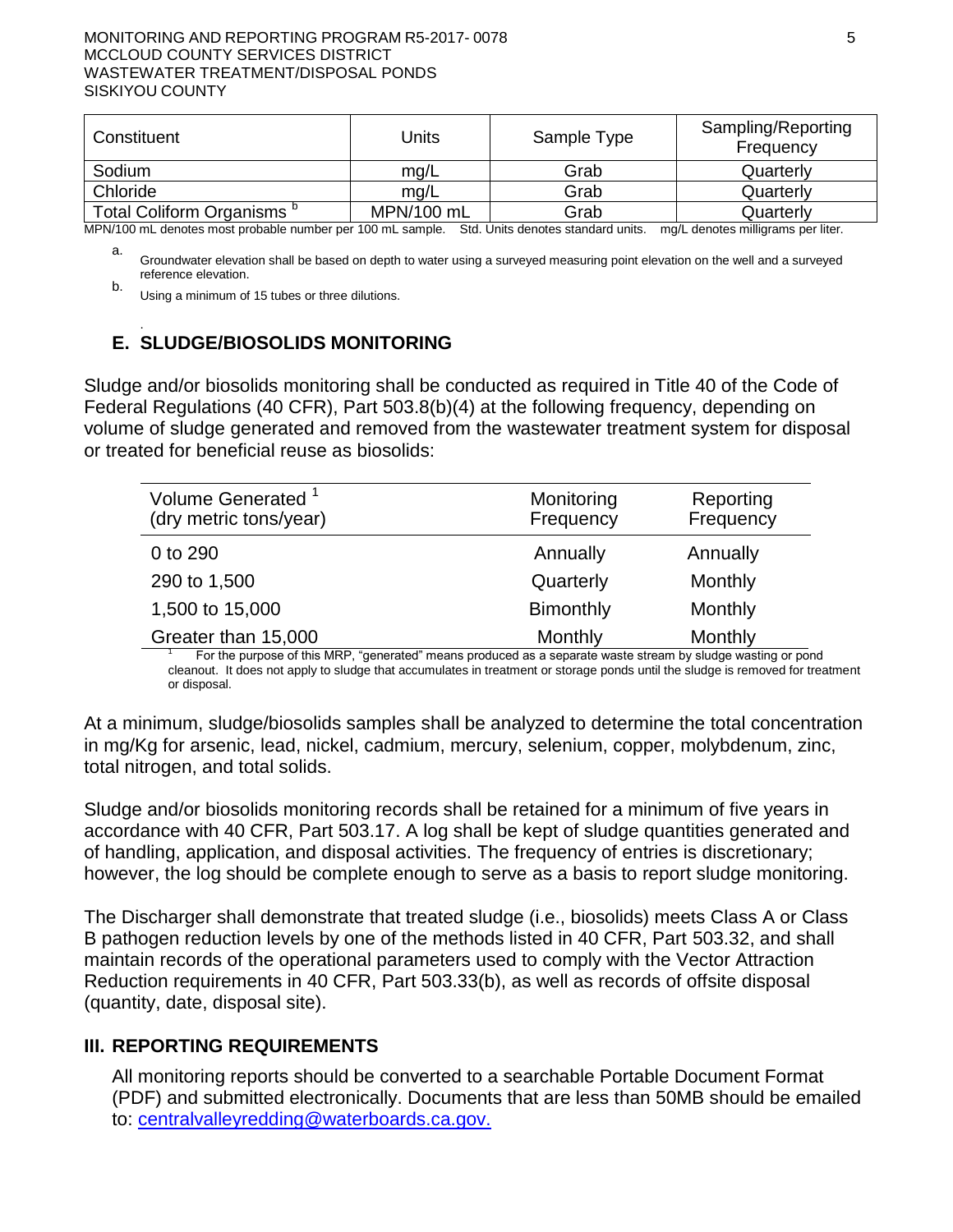- 1. Discharge of wastes to surface waters or surface water drainage courses is prohibited.
- 2. Discharge of waste classified as 'hazardous', as defined in the California Code of Regulations, title 22, section 66262.1 et seq., is prohibited.
- 3. Treatment system bypass of untreated or partially treated waste is prohibited, except as allowed by Standard Provision E.2 of the *Standard Provisions and Reporting Requirements for Waste Discharge Requirements*.
- 4. Discharge of waste at a location or in a manner different from that described in the Findings is prohibited.
- 5. The discharger shall not allow toxic substances to be discharged into the wastewater treatment system or land application areas such that biological treatment mechanisms are disrupted.
- 6. Discharge to the overland flow/land application area is prohibited unless approved by the Executive Officer.
- 7. The discharge of offsite waste transported to the WWTP for disposal is prohibited unless approved by the Executive Officer.

#### **B. Flow Limitations**

1. **Effectively immediately**, influent flows to the WWTP shall not exceed the following limits:

| <b>Flow Measurement</b>               | <b>Flow Limit</b> |
|---------------------------------------|-------------------|
| Total Annual Flow <sup>1</sup>        | 62 MG             |
| Average Dry Weather Flow <sup>2</sup> | 0.16 MGD          |
|                                       |                   |

1 As determined by the total flow for the calendar year.

2 As determined by the total flow for the months of August through October, inclusive, divided by 92 days.

### **C. Discharge Specifications**

- 1. No waste constituent shall be released, discharged, or placed where it will cause a violation of the Groundwater Limitations of this Order.
- 2. Wastewater treatment, storage, and disposal shall not cause pollution or a nuisance as defined by Water Code section 13050.
- 3. The discharge shall remain within the permitted waste treatment/containment structures and land application areas at all times.
- 4. The Discharger shall operate all systems and equipment to optimize the quality of the discharge.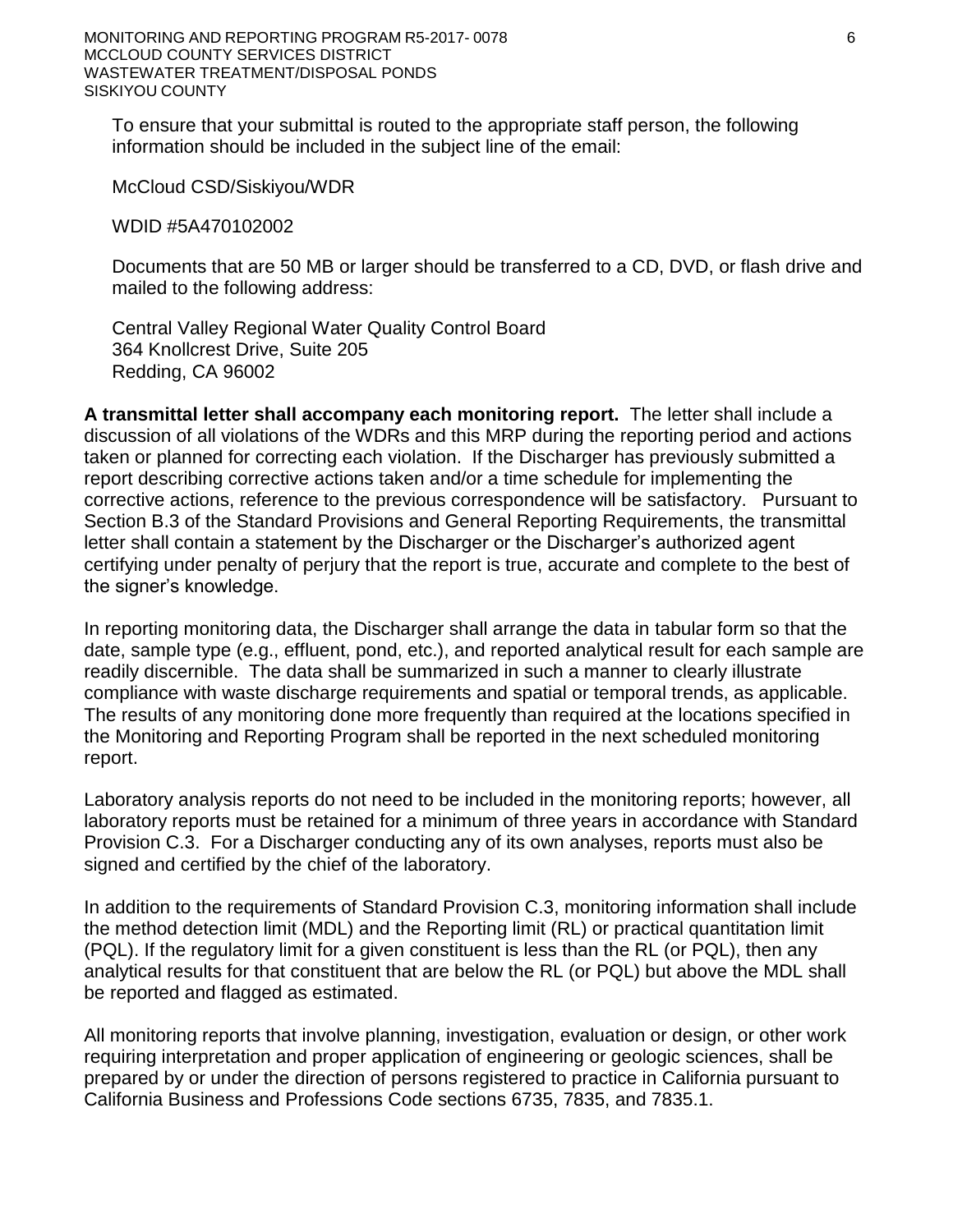- 5. All conveyance, treatment, storage, and disposal systems shall be designed, constructed, operated, and maintained to prevent inundation or washout due to floods with a 100-year return frequency.
- 6. Public contact with wastewater at the WWTP shall be prevented through such means as fences, signs, or acceptable alternatives.
- 7. Objectionable odors shall not be perceivable beyond the limits of the WWTP property at an intensity that creates or threatens to create nuisance conditions.
- 8. As a means of discerning compliance with Discharge Specification C. 7, the dissolved oxygen (DO) content in the upper one foot of any wastewater treatment or storage pond shall not be less than 1.0 mg/L for three consecutive sampling events. If the DO in any single pond is below 1.0 mg/L for three consecutive sampling events, the Discharger shall report the findings to the Regional Water Board in writing within 10 days and shall include a specific plan to resolve the low DO results within 30 days.
- 9. The Discharger shall operate and maintain all ponds sufficiently to protect the integrity of containment dams and berms and prevent overtopping and/or structural failure. Unless a California-registered civil engineer certifies (based on design, construction, and conditions of operation and maintenance) that less freeboard is adequate, the operating freeboard in any pond shall never be less than two feet (measured vertically from the lowest possible point of overflow). As a means of management and to discern compliance with this requirement, the Discharger shall install and maintain in each pond a permanent staff gauge with calibration marks that clearly show the water level at design capacity and enable determination of available operational freeboard.
- 10. Wastewater treatment, storage, and disposal ponds or structures shall have sufficient capacity to accommodate allowable wastewater flow, design seasonal precipitation, and ancillary inflow and infiltration during the winter while ensuring continuous compliance with all requirements of this Order. Design seasonal precipitation shall be based on total annual precipitation using a return period of 100 years, distributed monthly in accordance with historical rainfall patterns.
- 11. On or about **1 October** of each year, available capacity shall at least equal the volume necessary to comply with Discharge Specifications C.9 and C.10.
- 12. All ponds and open containment structures shall be managed to prevent breeding of mosquitoes. Specifically:
	- a. An erosion control program shall be implemented to ensure that small coves and irregularities are not created around the perimeter of the water surface.
	- b. Weeds shall be minimized through control of water depth, harvesting, or herbicides.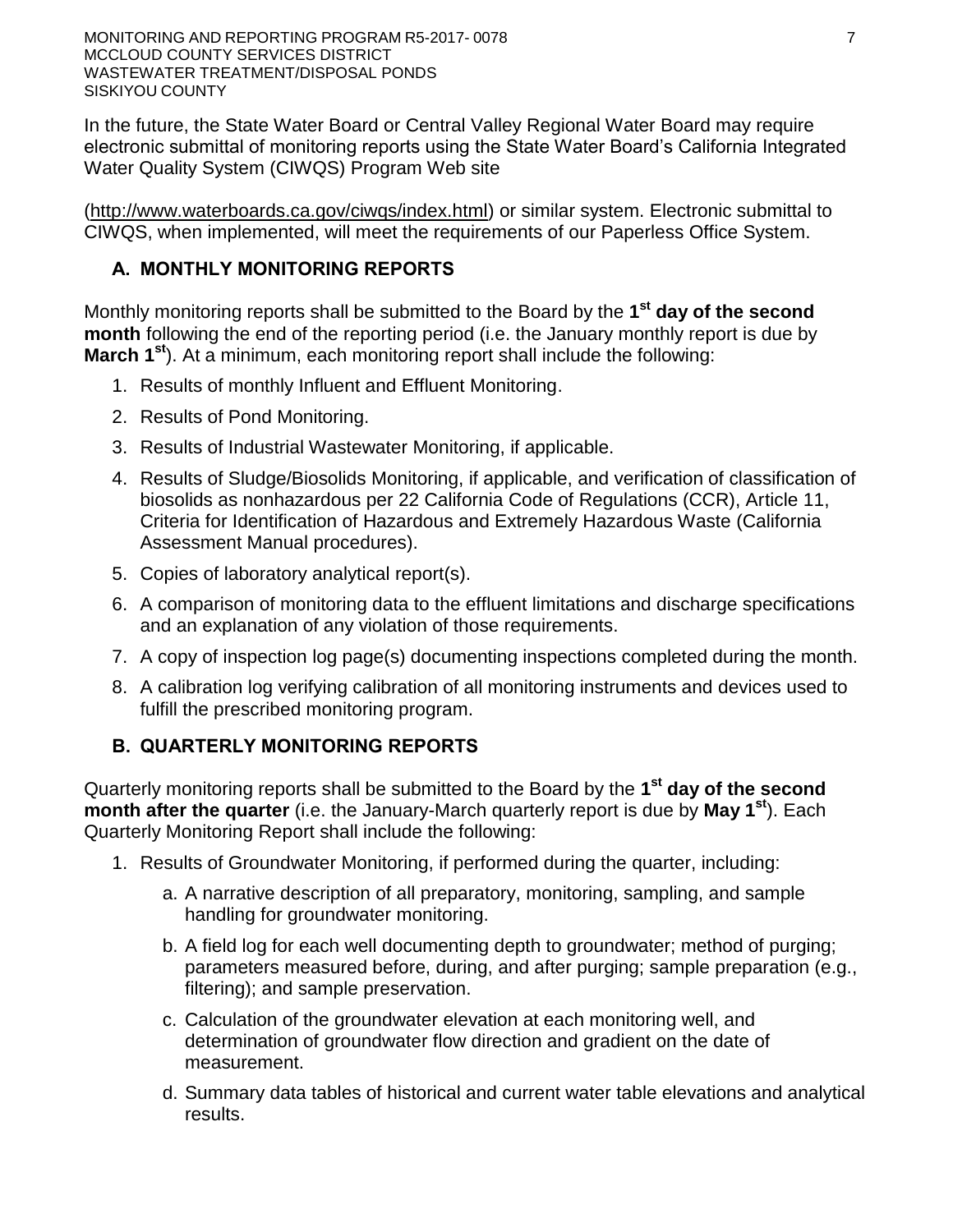- c. Dead algae, vegetation, and debris shall not accumulate on the water surface.
- d. The Discharger shall consult and coordinate with the local Mosquito Abatement District to minimize the potential for mosquito breeding as needed to supplement the above measures.
- e. Vegetation management operations in areas in which nesting birds have been observed shall be carried out either before or after, but not during, the bird nesting season, generally between months of April and June.
- 13. Newly constructed or rehabilitated berms or levees (excluding internal berms that separate ponds or control the flow of water within a pond) shall be designed and constructed under the supervision of a California Registered Civil Engineer.

### **D. Groundwater Limitations**

Release of waste constituents from any portion of the WWTP shall not cause groundwater to:

- 1. Exceed a total coliform organism level of 2.2 MPN/100mL over any seven-day period.
- 2. Contain constituents in concentrations that exceed either the Primary or Secondary MCLs established in Title 22 of the California Code of Regulations.
- 3. Contain taste or odor-producing constituents, toxic substances, or any other constituents in concentrations that cause nuisance or adversely affect beneficial uses.
- 4. Compliance with these limitations shall be determined annually based on comparison of groundwater concentrations to applicable WQOs.

#### **E. Solids Disposal Specifications**

Sludge, as used in this document, means the solid, semisolid, and liquid residues removed during primary, secondary, or advanced wastewater treatment processes. Solid waste refers to grit and screenings generated during preliminary treatment. Residual sludge means sludge that will not be subject to further treatment at the WWTP. Biosolids refers to sludge that has been treated and tested and shown to be capable of being beneficially used as a soil amendment for agriculture, silviculture, horticulture, and land reclamation activities pursuant to federal and state regulations.

- 1. Sludge and solid waste shall be removed from screens, sumps, ponds, and clarifiers as needed to ensure optimal plant operation.
- 2. Any handling and storage of residual sludge, solid waste, and biosolids at the WWTP shall be temporary (i.e., no longer than two years) and controlled and contained in a manner that minimizes leachate formation and precludes infiltration of waste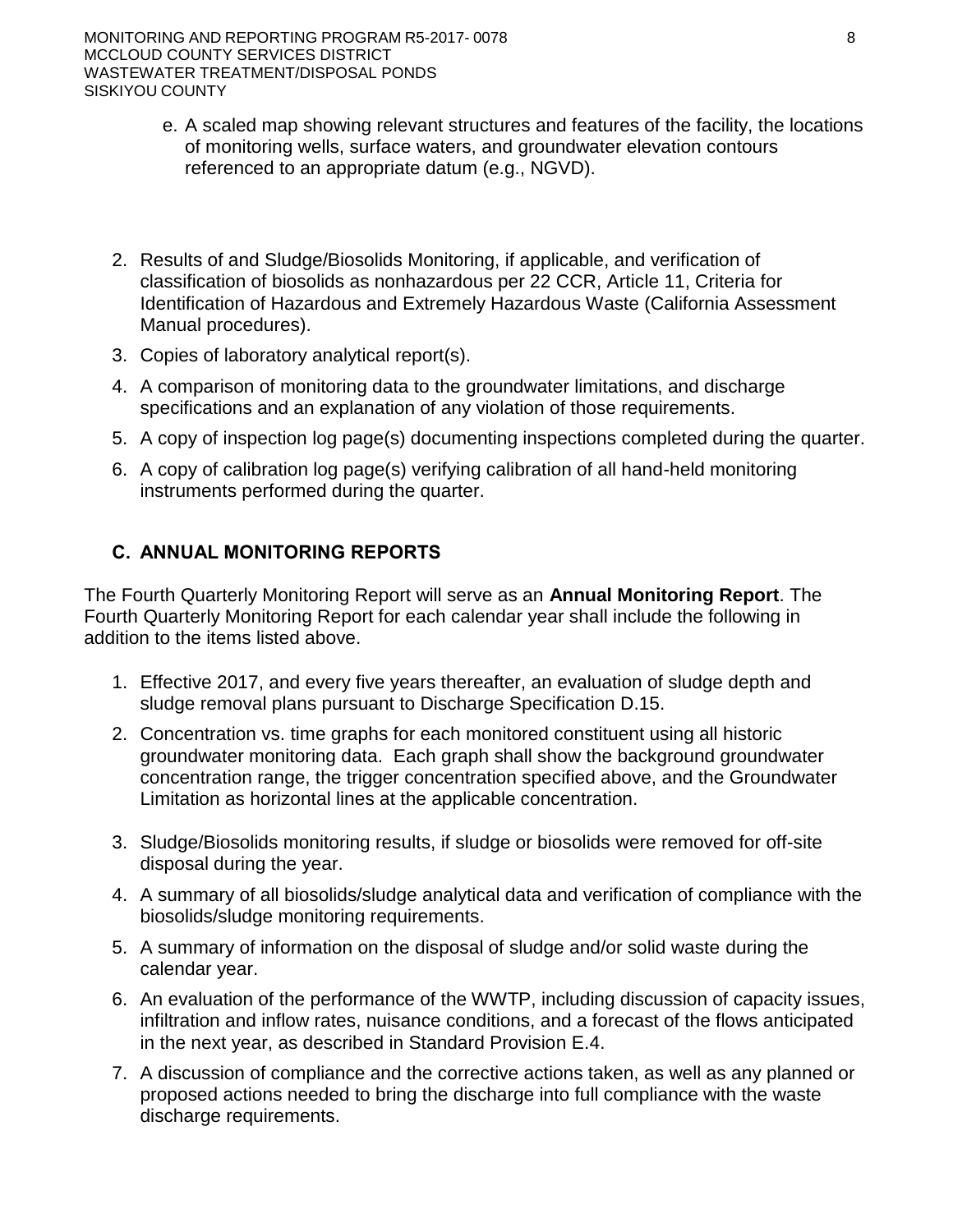constituents into soils in a mass or concentration that will violate the groundwater limitations of this Order.

- 3. Residual sludge, biosolids, and solid waste shall be disposed of in a manner approved by the Executive Officer and consistent with Title 27, division 2. Removal for further treatment, disposal, or reuse at disposal sites (i.e., landfills, WWTPs, composting sites, soil amendment sites) operated in accordance with valid waste discharge requirements issued by a Regional Water Board will satisfy this specification.
- 4. Use of biosolids as a soil amendment shall comply with valid waste discharge requirements issued by a regional water board or the State Water Board except in cases where a local (e.g., county) program has been authorized by a regional water board. In most cases, this will mean the General Biosolids Order (State Water Resources Control Board Water Quality Order 2004-12-DWQ, "General Waste Discharge Requirements for the Discharge of Biosolids to Land for Use as a Soil Amendment in Agricultural, Silvicultural, Horticultural, and Land Reclamation Activities"). For a biosolids use project to be covered by Order 2004-12-DWQ, the Discharger must file a complete Notice of Intent and receive a Notice of Applicability for each project.
- 5. Use and disposal of biosolids shall comply with the self-implementing federal regulations of 40 Code of Federal Regulations part 503, which are subject to enforcement by the U.S. EPA, not the Central Valley Water Board. If during the life of this Order, the State accepts primacy for implementation of part 503, the Central Valley Water Board may also initiate enforcement where appropriate.
- 6. Any proposed change in sludge use or disposal practice shall be reported in writing to the Executive Officer at least 90 days in advance of the change.

# **F. Provisions**

- 1. The following reports shall be submitted pursuant to Water Code section 13267 and shall be prepared as described in Provision Section F.5 of this order:
	- a. By **1 July 2019,** the Discharger shall submit a *Water Quality Assessment Report.* This report shall summarize and evaluate water quality data collected from the Facility.
		- 1) For each monitored constituent identified in the MRP the report shall present a summary of monitoring data and the calculated concentrations of each constituent from each sampling location.
		- 2) Effluent monitoring data shall be evaluated to assess whether effluent wastewater concentrations are such that underlying groundwater could be impacted.
		- 3) The report shall also assess background groundwater quality which includes a determination of which wells are the background monitoring well(s) and which well(s) are compliance monitoring point's downgradient of the discharge.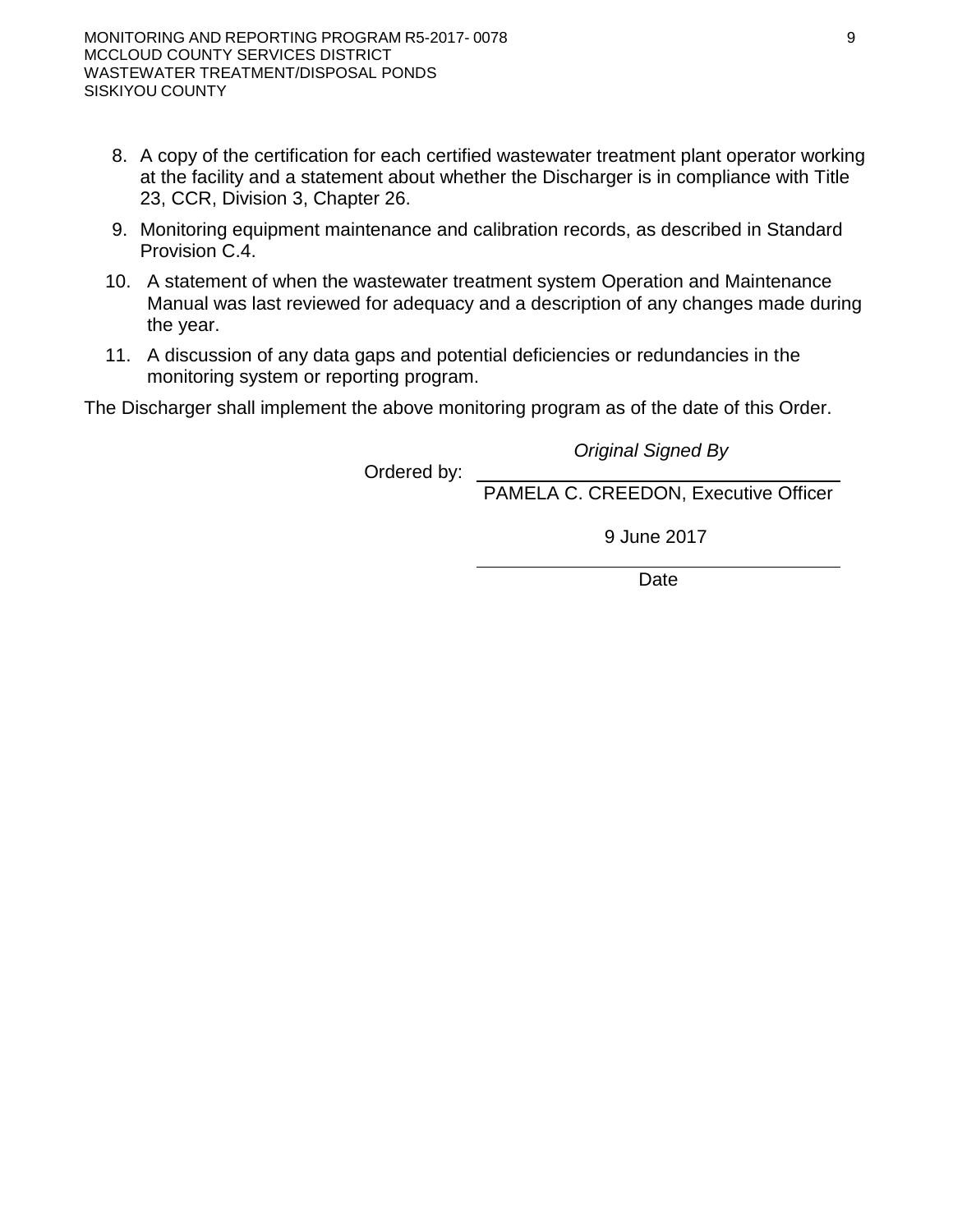- 4) The report will also provide any recommendations that may be necessary to address any data gaps in the current monitoring program.
- b. By **1 September 2017,** the Discharger shall submit a *Bio-Solids Handling and Disposal Plan.* This plan shall address reuse or disposal of current bio-solids stored at the facility by 1 January 2018. The plan shall include a detailed outline for sludge removal, drying, and disposal. The plan shall specifically describe the phasing of the project, measures to be used to control runoff or percolate from the sludge as it is drying, and a schedule that shows how all dried biosolids will be removed from the Facility prior to the onset of the rainy season **(1 October)**. It will also outline future handling/ treatment of bio-solids at the facility that will comply with section E.2 of this order that specifies no more than 2 years of storage of any bio-solids/sludge removed from the ponds. Additionally the Discharger will also be required to provide written notification at least **180 days** prior to any new sludge removal and disposal as specified in Provision F.3.
- c. By **1 September 2017,** the Discharger shall submit an *Overland Flow/Land Application Area Decommissioning Report.* This report shall address activities completed to disconnect infrastructure that allowed wastewater to be diverted from the pond(s) to the former Overland Flow/Land Application Area.
- 2. If groundwater monitoring results show that the discharge of waste is causing groundwater to contain any waste constituents in concentrations statistically greater than the Groundwater Limitations of this Order, within 120 days of the request of the Executive Officer, the Discharger shall submit a BPTC Evaluation Workplan that sets forth the scope and schedule for a systematic and comprehensive technical evaluation of each component of the facility's waste treatment and disposal system to determine BPTC for each waste constituent that exceeds a groundwater limitation. The workplan shall contain a preliminary evaluation of each component of the WWTP and effluent disposal system and propose a time schedule for completing the comprehensive technical evaluation. The schedule to complete the evaluation shall be as short as practicable, and shall not exceed one year after receipt of the above workplan.
- 3. At least **180 days** prior to any sludge removal and disposal, the Discharger shall submit a *Sludge Cleanout Plan*. The plan shall include a detailed plan for sludge removal, drying, and disposal. The plan shall specifically describe the phasing of the project, measures to be used to control runoff or percolate from the sludge as it is drying, and a schedule that shows how all dried biosolids will be removed from the site prior to the onset of the rainy season **(1 October)**.
- 4. A discharger whose waste flow has been increasing, or is projected to increase, shall estimate when flows will reach hydraulic and treatment capacities of its treatment, collection, and disposal facilities. The projections shall be made in January, based on the last three years' average dry weather flows, peak wet weather flows and total annual flows, as appropriate. When any projection shows that capacity of any part of the facilities may be exceeded in four years, the discharger shall notify the Central Valley Water Board by **31 January**.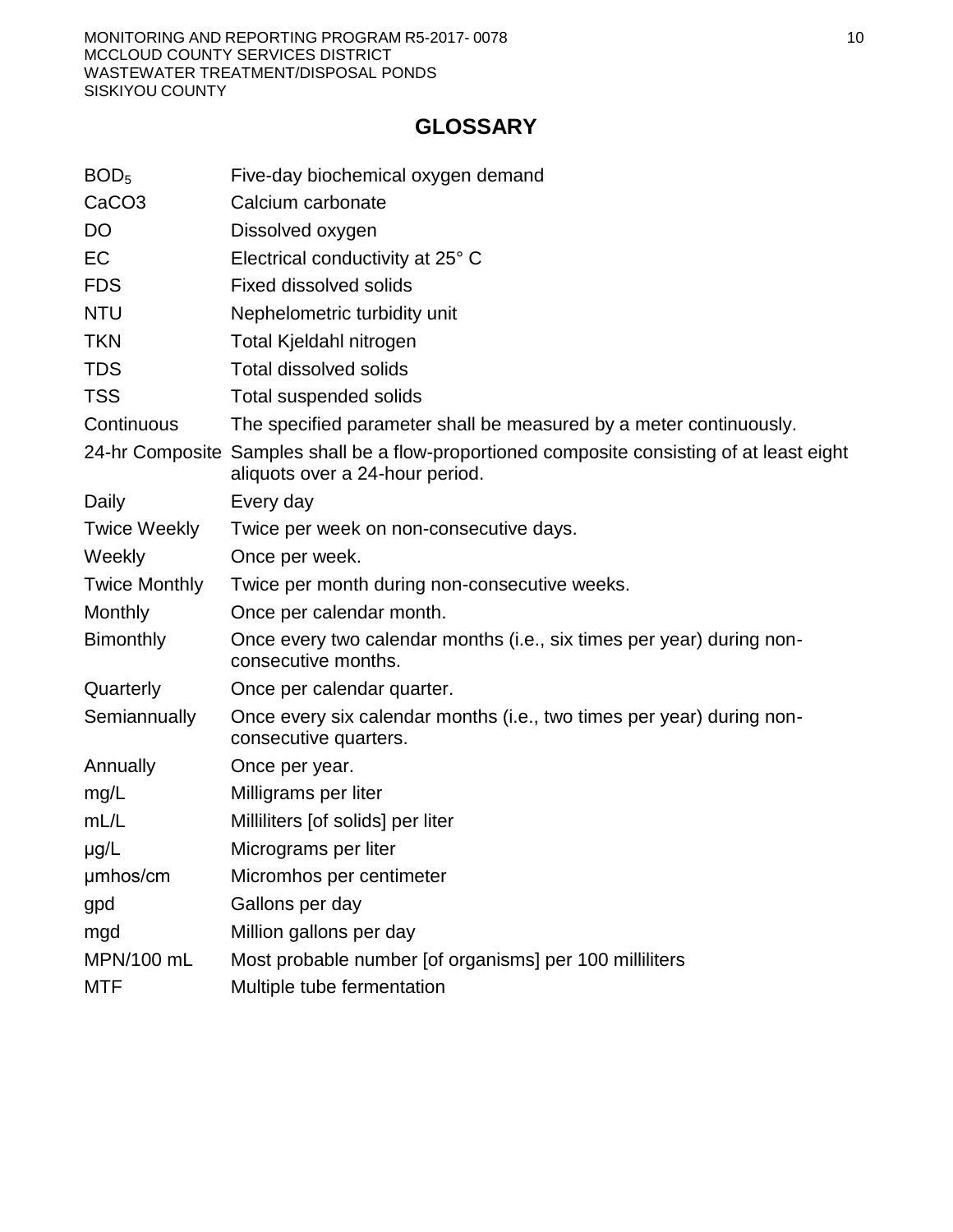- 5. In accordance with California Business and Professions Code sections 6735, 7835, and 7835.1, engineering and geologic evaluations and judgments shall be performed by or under the direction of registered professionals competent and proficient in the fields pertinent to the required activities. All technical reports specified herein that contain workplans for investigations and studies, that describe the conduct of investigations and studies, or that contain technical conclusions and recommendations concerning engineering and geology shall be prepared by or under the direction of appropriately qualified professional(s), even if not explicitly stated. Each technical report submitted by the Discharger shall bear the professional's signature and stamp.
- 6. The Discharger shall submit the technical reports and work plans required by this Order for consideration by the Executive Officer, and incorporate comments the Executive Officer may have in a timely manner, as appropriate. Unless expressly stated otherwise in this Order, the Discharger shall proceed with all work required by the foregoing provisions by the due dates specified.
- 7. The Discharger shall comply with MRP R5-2017-0078, which is part of this Order, and any revisions thereto as ordered by the Executive Officer. The submittal dates of Discharger self-monitoring reports shall be no later than the submittal date specified in the MRP.
- 8. The Discharger shall comply with the "Standard Provisions and Reporting Requirements for Waste Discharge Requirements", dated 1 March 1991, which are attached hereto and made part of this Order by reference. This attachment and its individual paragraphs are commonly referenced as "Standard Provision(s)."
- 9. The Discharger shall comply with all conditions of this Order, including timely submittal of technical and monitoring reports. On or before each report due date, the Discharger shall submit the specified document to the Central Valley Water Board or, if appropriate, a written report detailing compliance or noncompliance with the specific schedule date and task. If noncompliance is being reported, then the Discharger shall state the reasons for such noncompliance and provide an estimate of the date when the Discharger will be in compliance. The Discharger shall notify the Central Valley Water Board in writing when it returns to compliance with the time schedule. Violations may result in enforcement action, including Central Valley Water Board or court orders requiring corrective action or imposing civil monetary liability, or in revision or rescission of this Order.
- 10. The Discharger shall at all times properly operate and maintain all facilities and systems of treatment and control (and related appurtenances) that are installed or used by the Discharger to achieve compliance with the conditions of this Order. Proper operation and maintenance also includes adequate laboratory controls and appropriate quality assurance procedures. This provision requires the operation of back-up or auxiliary facilities or similar systems that are installed by the Discharger when the operation is necessary to achieve compliance with the conditions of this Order.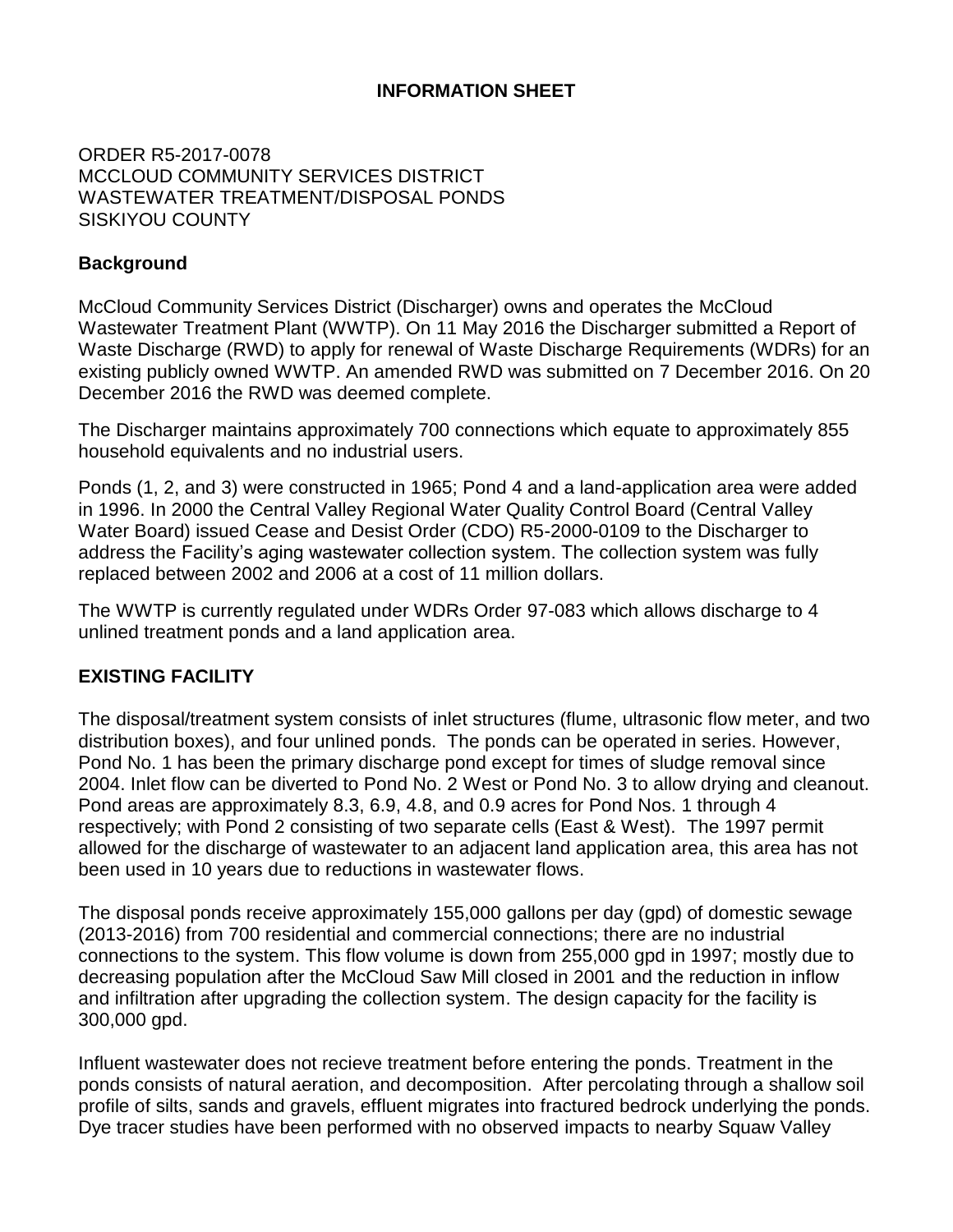- 11. The Discharger shall use the best practicable cost-effective control technique(s) including proper operation and maintenance, to comply with this Order.
- 12. The Discharger shall provide certified wastewater treatment plant operators in accordance with Title 23, division 3, chapter 26.
- 13. As described in the Standard Provisions, the Discharger shall report promptly to the Central Valley Water Board any material change or proposed change in the character, location, or volume of the discharge.
- 14. The Discharger shall report to the Central Valley Water Board any toxic chemical release data it reports to the State Emergency Response Commission within 15 days of reporting the data to the Commission pursuant to section 313 of the "Emergency Planning and Community Right to Know Act of 1986."
- 15. The Discharger shall comply with the requirements of the Statewide General Waste Discharge Requirements (General WDRs) for Sanitary Sewer Systems (Water Quality Order 2006-0003), the Revised General WDRs Monitoring and Reporting Program (Water Quality Order 2008-0002-EXEC), and any subsequent revisions thereto. Water Quality Order 2006-0003 and Order 2008-0002-EXEC require the Discharger to notify the Central Valley Water Board and take remedial action upon the reduction, loss, or failure of the sanitary sewer system resulting in a sanitary sewer overflow.
- 16. The Discharger shall not allow pollutant-free wastewater to be discharged into the wastewater collection, treatment, and disposal systems in amounts that significantly diminish the system's capability to comply with this Order. Pollutant-free wastewater means rainfall, groundwater, cooling waters, and condensates that are essentially free of pollutants.
- 17. At least **90 days** prior to termination or expiration of any lease, contract, or agreement involving disposal or recycling areas or off-site reuse of effluent, used to justify the capacity authorized herein and assure compliance with this Order, the Discharger shall notify the Central Valley Water Board in writing of the situation and of what measures have been taken or are being taken to assure full compliance with this Order.
- 18. In the event of any change in control or ownership of the WWTP, the Discharger must notify the succeeding owner or operator of the existence of this Order by letter, a copy of which shall be immediately forwarded to the Central Valley Water Board.
- 19. To assume operation as Discharger under this Order, the succeeding owner or operator must apply in writing to the Executive Officer requesting transfer of the Order. The request must contain the requesting entity's full legal name, the state of incorporation if a corporation, the name and address and telephone number of the persons responsible for contact with the Central Valley Water Board, and a statement. The statement shall comply with the signatory paragraph of Standard Provision B.3 and state that the new owner or operator assumes full responsibility for compliance with this Order. Failure to submit the request shall be considered a discharge without